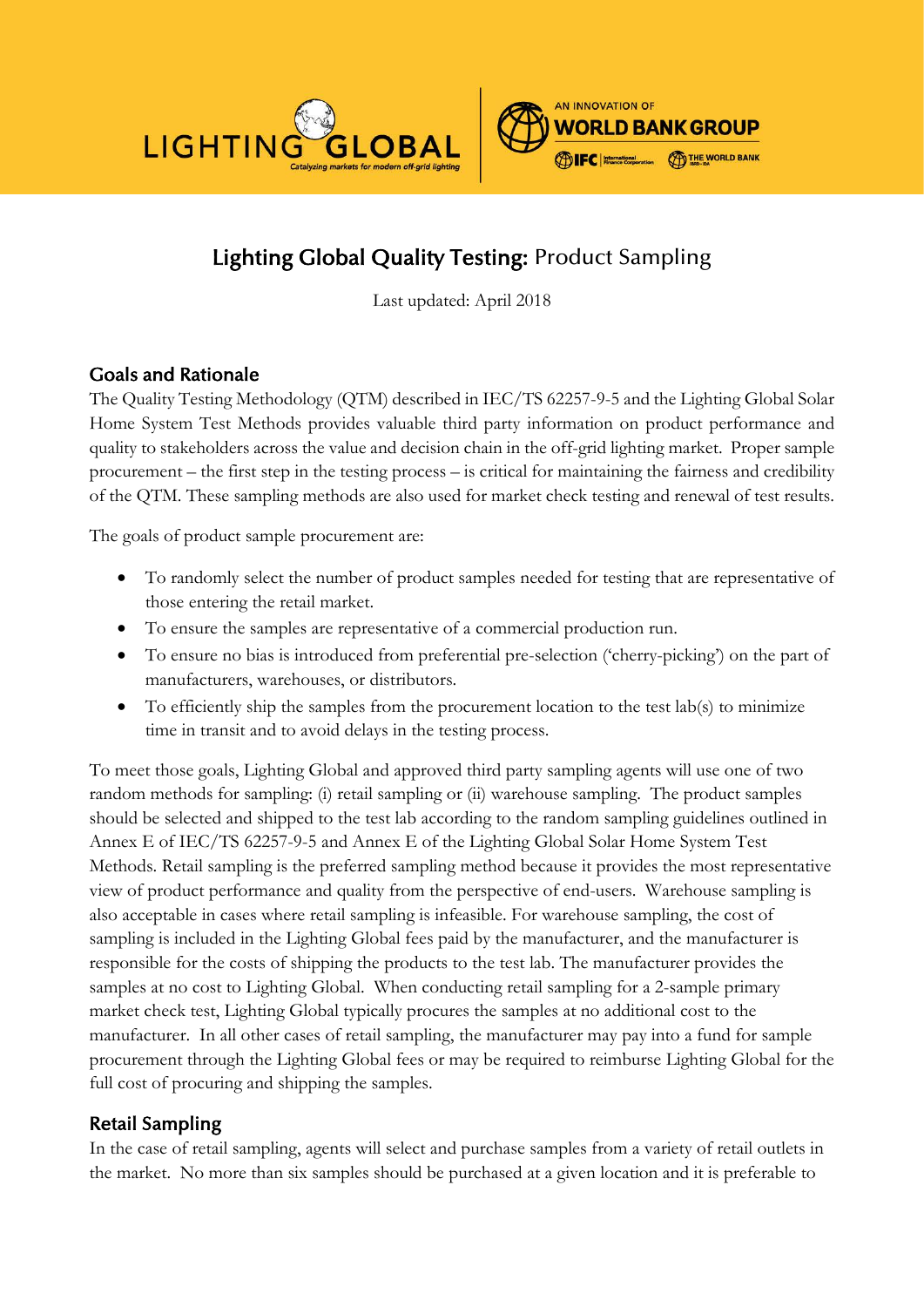#### Product Sampling Procedures 2

procure samples from a geographically diverse set of outlets. Lighting Global may require manufacturers or distributors to provide a list of no fewer than 10 outlets where product samples are available for sale; sampling locations may be chosen from a subset of those outlets or from others that are independently identified.

Retail sampling is often cost-prohibitive, so it is acceptable to use warehouse sampling instead; this can be true even when retail sampling would be feasible. The choice of retail or warehouse sampling is left to Lighting Global's discretion.

#### Warehouse Sampling

Warehouse sampling is a process in which agents select representative products from among those that are stored at a warehouse, distributorship, factory, or other bulk storage location. The agent will make email or telephone contact with representatives at the sampling location at least 24 hours before sampling takes place. The following general criteria must be satisfied for warehouse sampling to take place:

- The actual **sampling location should be the main bulk storage location in the region,** and must be clearly specified prior to undertaking – unless the sampling agent specifically asks for an alternative arrangement.
- Every relevant product (i.e., those that are the model being sampled) at the location must be made available to the sampling agent.
- Stock available for sampling must meet **minimum allowable stock** requirements. If the minimum allowable stock is not available at the time of sampling, the samples will not be collected, sampling will be rescheduled and additional sampling fees will apply. The minimum stock requirements for Pico and SHS products are detailed in the "Stock Requirements" section below.
- **The samples to choose from should not be isolated from the general stock of the warehouse (e.g., stacked in the front office).** While it is acceptable and welcome for personnel at the warehouse to facilitate the sampling process, the agent should have sufficient access to the facility to ensure that the sampling criteria are being met.
- The following practices are NOT ACCEPTABLE:
	- o Setting aside or isolating the minimum number of stock required for sampling.
		- *The sampling agent needs access to all the stock present.*
	- o Requesting the agent to sample from a specified location or subset of the stock in the warehouse, such as from the latest production run.
	- o Moving a subset of stock to an alternative site (e.g., the sales office) for sampling.
		- *The sampling location should be the typical bulk storage location in the region.*

Once the agent is satisfied the sampling criteria are met, they will use random selection procedures to pick samples from among those that are available. The procedures generally require that multiple cartons or boxes be opened with a subset of the contents chosen as samples. This ensures the goals of product sampling are met.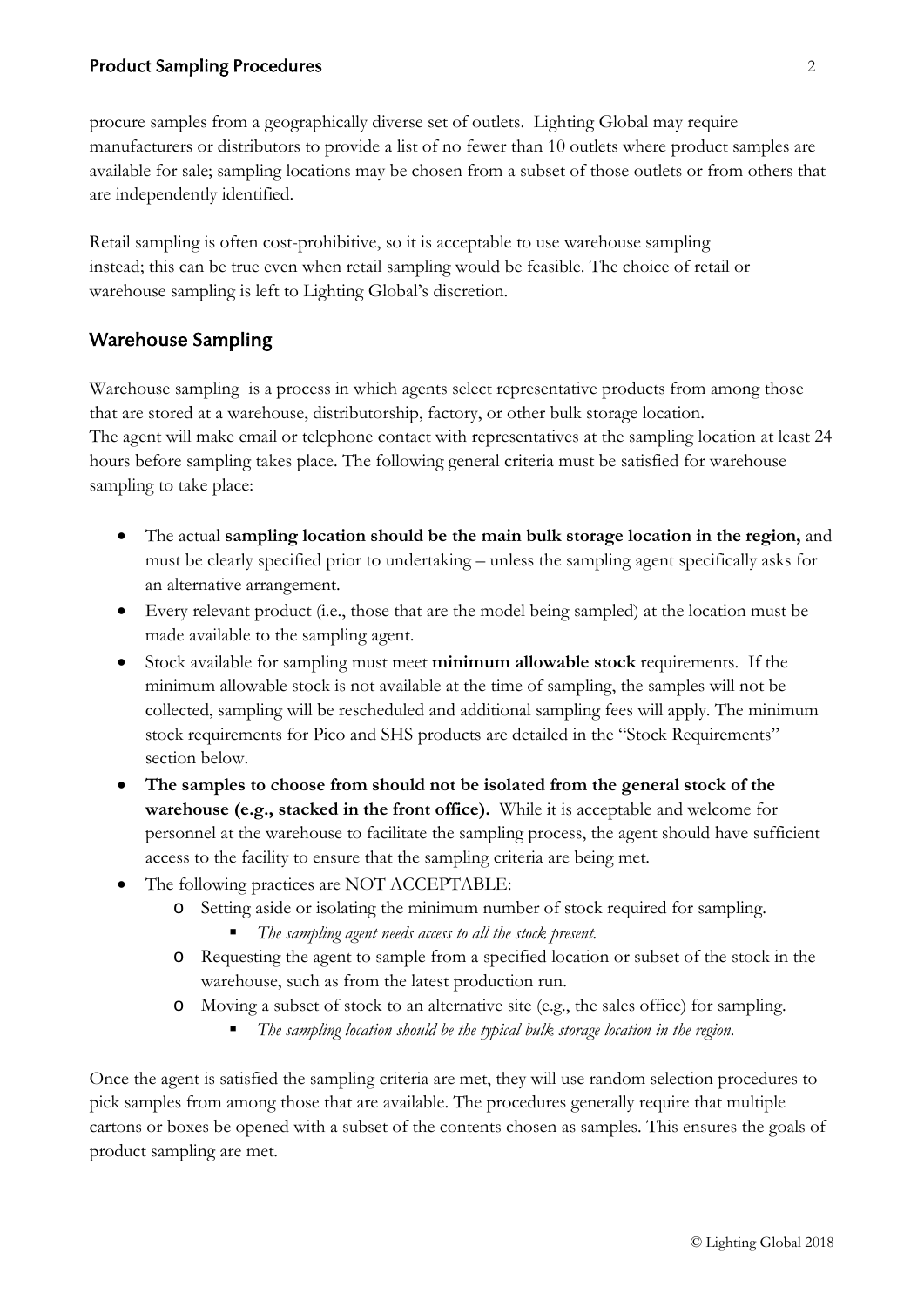#### Stock Requirements:

- **Pico products**:
	- o The required number of samples for testing is dependent on the number and type of tests required. The samples collected must not exceed 3.5% of the total available products. For QTM testing, pico products are typically sampled as complete kits and 18 samples are required, **therefore there should be no less than 500 units of stock available to sample from**.
	- o Pico products can be sampled on a component basis at the discretion of Lighting Global.If the minimum stock requirement calculated for any one component exceeds 1500, a minimum stock of 1500 units will suffice**.**
- **SHS products**:
	- o **Standard Option**: The required number of samples for testing is dependent on the number and type of tests required. The samples collected must not exceed 8% of the total available products. For QTM testing of SHS products sampled as complete kits, 12 samples are required, **therefore there should be no less than 150 units of stock available to sample from.**
		- If batteries are required during the lumen maintenance test, an additional 4 batteries shall be provided or procured, but these batteries need not be randomly sampled. Examples of products that must provide 4 additional batteries are those with batteries that have anti-tampering mechanisms and don't work when disconnected from the battery or products that have timers to turn the lights off unless receiving a PV charge.
	- o **Component sampling:** Though it is more complicated, if a company wants to have components selected rather than full kits, use the following as guidelines for how many of each component need to be selected to complete the tests. If the minimum stock requirement calculated for any one component exceeds 500, a minimum stock of 500 units will suffice**.**
		- $\blacksquare$  PV module: 9
		- PV mounting material, if applicable: 1
		- Control box with battery: 12
		- Battery only: 4 (if cell balancing or protection is included in the control box, 4 additional control boxes should be sampled as well)
		- Included lighting appliances: 9 of each type, plus an additional four multiplied by the number of that light type that are included in the kit. For instance, if a product includes five light points, three of Type A and two of Type B, select 21 samples of Type A and 17 samples of Type B. If a product only includes one of each light type, select 13 samples of each type.
		- Included non-lighting appliances (or lighting appliances that are not required to undergo the lighting tests): 9 of each type
		- Included lighting appliance with its own battery: 13 of each type

#### **Confidentiality**

Lighting Global personnel and those representing Lighting Global through third party sampling agents will ensure information gleaned during product sampling remains confidential, with the exception of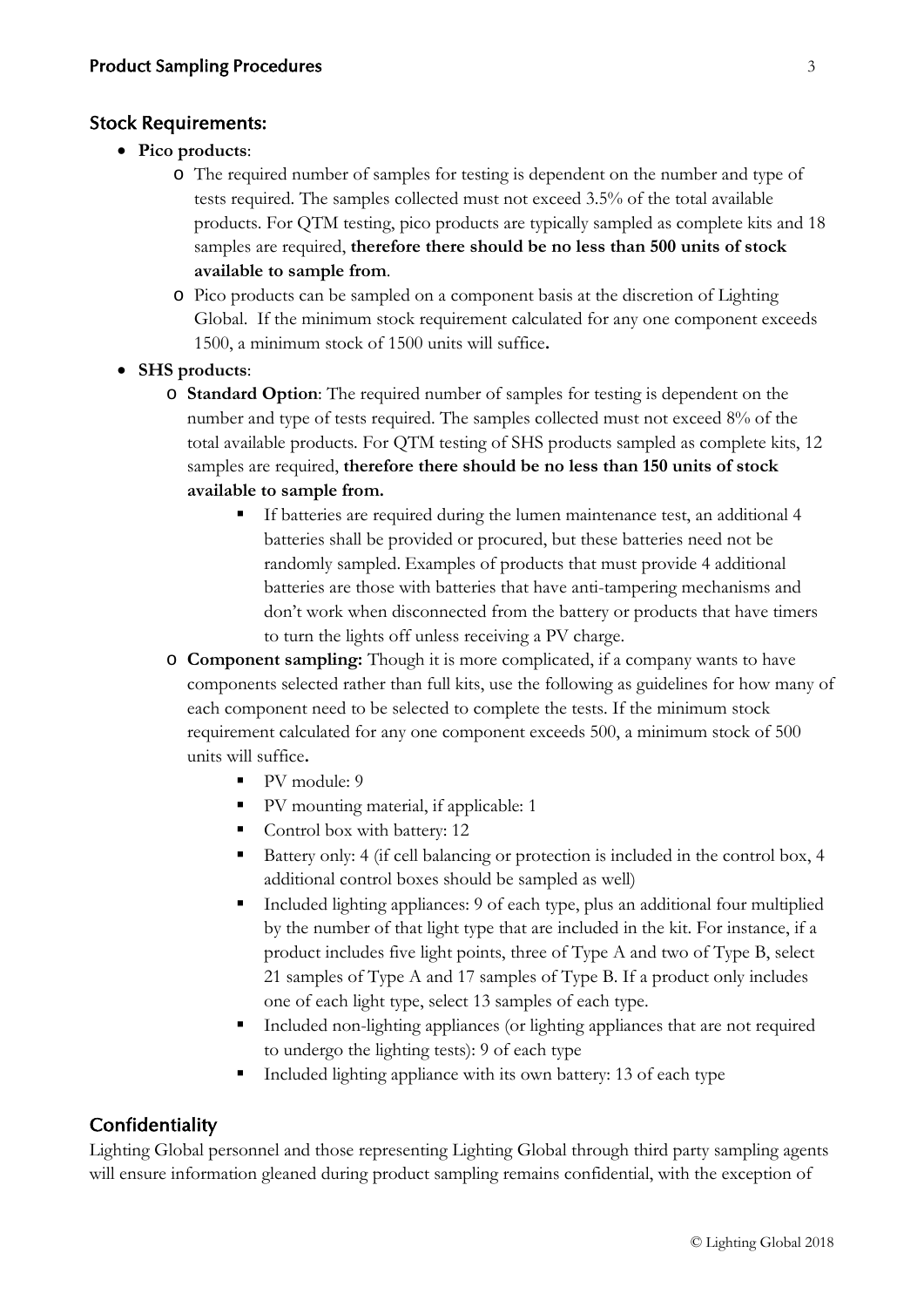information that is required for record keeping about the sampling process by Lighting Global and the necessary information provided to the testing laboratory for the purpose of conducting testing.

## Sampling Preparation Tips

Proper sample procurement is an essential component of the Quality Test Method (QTM). One of the goals of product sample procurement is to procure and efficiently ship the samples from the procurement location to the test lab(s). **Some tips to ensure sampling goes well and testing can get underway quickly are:**

**1) Ensure the sampling location has at least the minimum required stock of products available for sampling.**

In the case of random warehouse sampling, agents select representative products from among those stored at a warehouse, distributorship, factory, or other bulk storage locations.

#### **2) Notify the procurement warehouse's manager of the product sampling.**

Lighting Global personnel have direct contact with one or more representatives in your company who may not be located at the warehouse or sampling location. Communications issues can then arise because the warehouse (sampling location's) personnel are unaware that a sampling agent will be contacting them to schedule a random sampling of a particular product for Lighting Global testing. This generally results in delayed sample procurement and shipping, which leads to a later start date for the testing. To avoid this issue, please provide Lighting Global with the sampling location's representative's (person who will accompany sampling agent) contact information and notify them and their manager that the sampling agent will be in contact with them soon to schedule the sampling.

#### 3) **Be ready to ship the products to the designated test laboratory(-ies) on the same day the products are sampled.**

It is the manufacturer's responsibility to ship the product samples to the laboratory(-ies) that will conduct the sampling. This means that all of the shipping costs (including duties, fees, etc.) are the responsibility of the manufacturer. Once the sampling agent has selected the required number of units, he/she will record the serial numbers of the samples (if available), ensure the samples are packaged for shipping, and then sign across the packaging tape to ensure no further tampering occurs with the samples before they are shipped. After this, the manufacturer should plan to get the package(s) shipped out to the test laboratory(-ies) on the same day.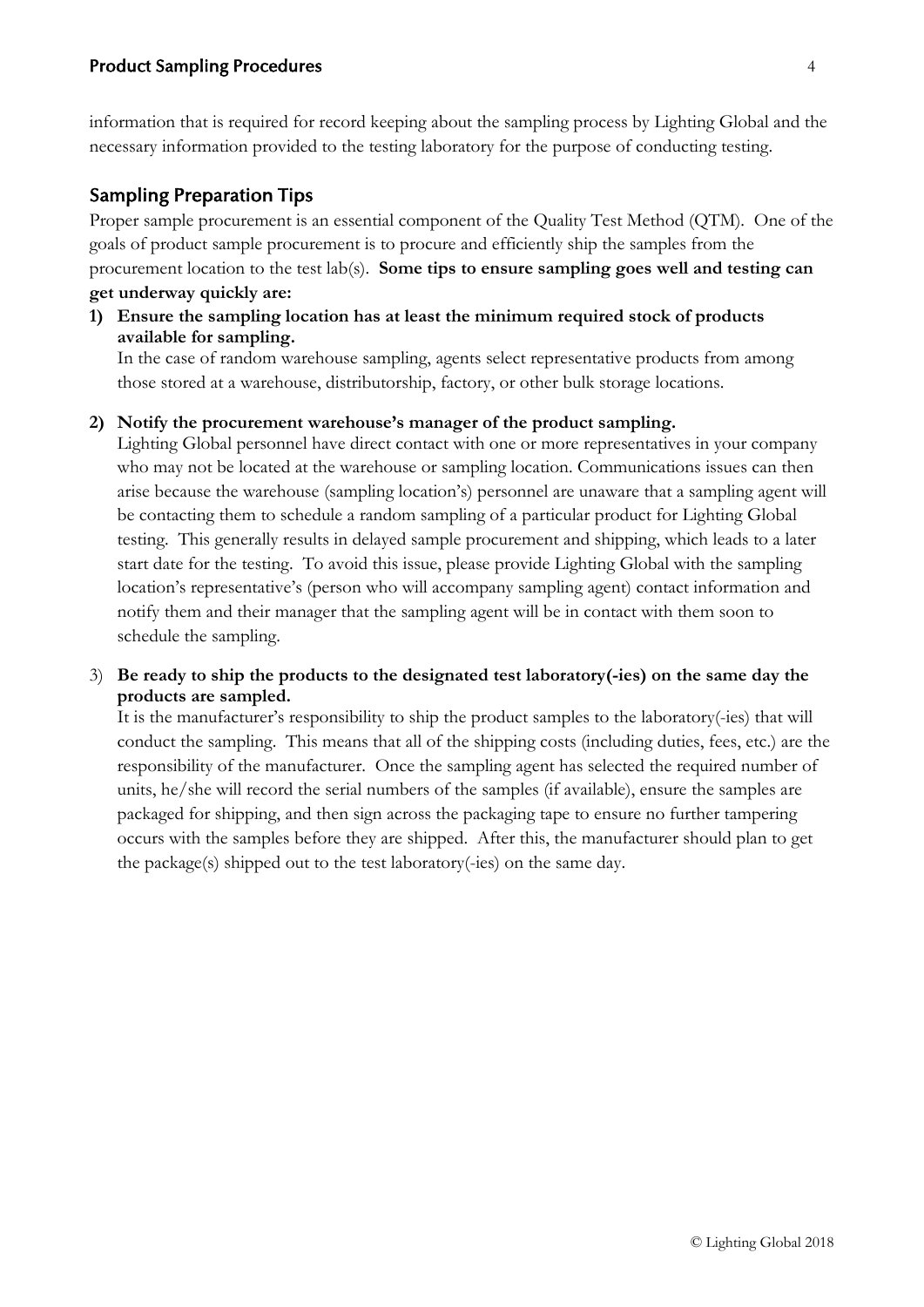# Example Lighting Global Random Sampling Survey

(The manufacturer is expected to complete all questions. The on-line survey can be accessed here: <https://www.surveymonkey.com/r/LG-RandomSampling>**.)**

| * 2. Product to sample (name and model number):                                                                                                                                                                                                                                                                                 |
|---------------------------------------------------------------------------------------------------------------------------------------------------------------------------------------------------------------------------------------------------------------------------------------------------------------------------------|
|                                                                                                                                                                                                                                                                                                                                 |
| * 3. Requested sampling date or date range:                                                                                                                                                                                                                                                                                     |
| Notes - sampling may only take place after we have received your completed Manufacturer Information                                                                                                                                                                                                                             |
| Form and a signed Test Agreement (a digital signature is acceptable). Completing this form serves as a<br>confirmation that you will meet the minimum stock requirements during the time and location that you                                                                                                                  |
| provide in this form. Sampling dates may depend on the availability of the sampling agency.                                                                                                                                                                                                                                     |
|                                                                                                                                                                                                                                                                                                                                 |
|                                                                                                                                                                                                                                                                                                                                 |
| * 4. Which Lighting Global approved test lab have you selected to test your product? Please note that not all<br>labs are able to do all testing types. (For more details and contact information about the labs                                                                                                                |
| see /www.lightingglobal.org/quality-assurance-program/test-laboratory-network/)<br>The Lighting Laboratory Institute for Nuclear Science and Technology (UON); Nairobi Kenya (Approved for ISM, MCM)<br>Solar Lighting Laboratory, The Energy and Resources Institute (TERI); New Delhi, India (Approved for QTM, AR, AVM, ISM, |
| MCM)                                                                                                                                                                                                                                                                                                                            |
| SHS-QTM, SHS-AR, SHS-ISM, SHS-MCM)                                                                                                                                                                                                                                                                                              |
| Shenzhen Academy of Metrology and Quality Inspection (SMQ); Shenzhen, China (Approved for QTM, AR, AVM, ISM, MCM,<br>Schatz Energy Research Center (SERC); Arcata, California USA (Approved for QTM, AR, AVM, ISM, MCM, SHS-QTM, SHS-AF<br>SHS-ISM, SHS-MCM)                                                                    |
| Intertek HK; Kowloon, Hong Kong (Approved for QTM, AR, AVM, ISM, MCM)                                                                                                                                                                                                                                                           |
| Fraunhofer Institute for Solar Energy Systems (FISE); Freiburg, Germany (Approved for ISM, SHS-QTM, SHS-AR, SHS-ISM,<br>SHS-MCM)                                                                                                                                                                                                |
|                                                                                                                                                                                                                                                                                                                                 |